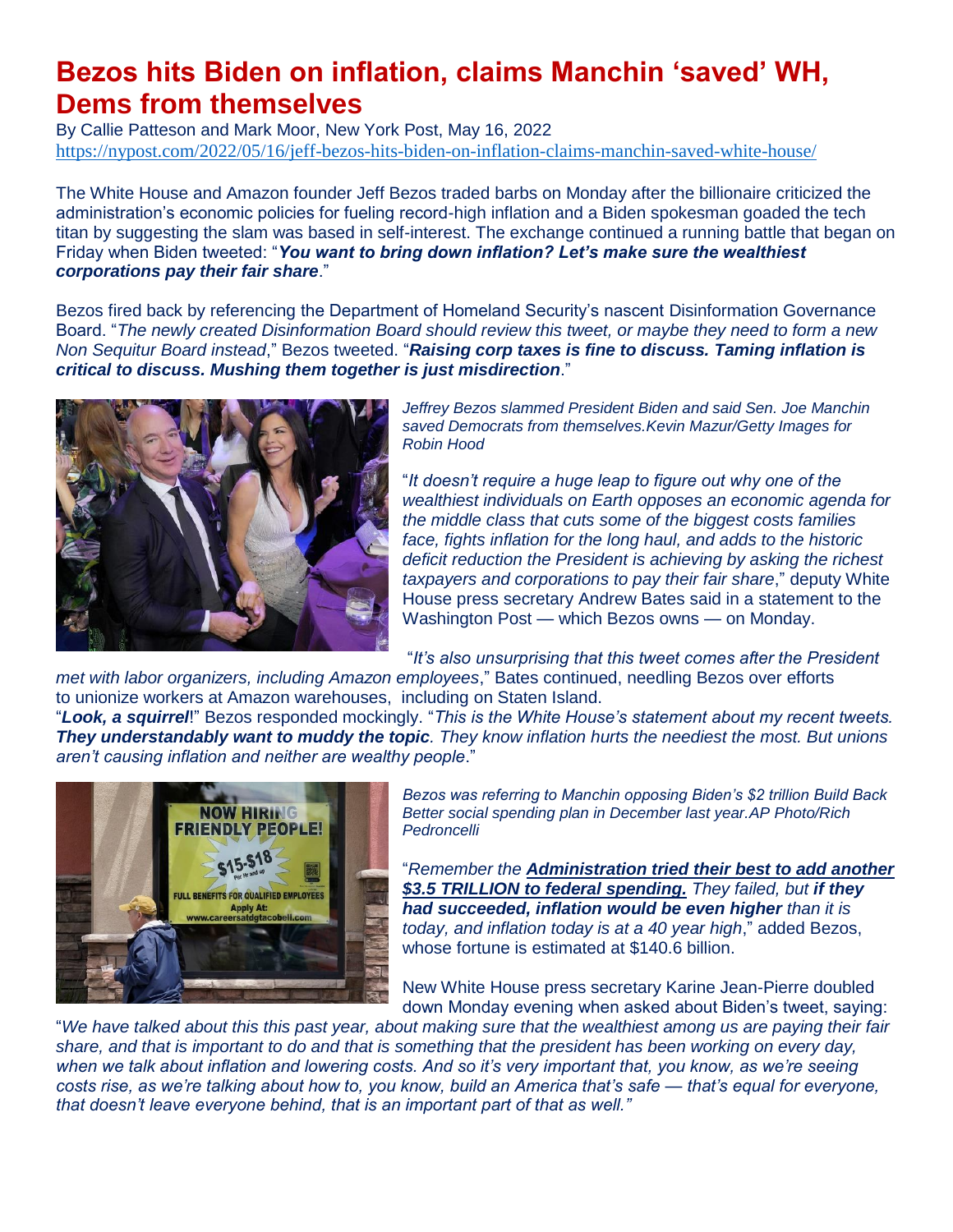

In fact, the administration tried hard to inject even more stimulus into an already over-heated, inflationary economy and only Manchin saved them from themselves. Inflation is a regressive tax that most hurts the least affluent. Misdirection doesn't help the country.

Neoliberal @ @neOliberal · May 14 This is so silly. The deficit is decreasing because we're not doing pandemic aid anymore, and federal receipts are up because of inflation. Congress, or the Biden administration, didn't do anything to lower the deficit. twitter.com/potus/status/1... Show this thread

10:33 AM · May 15, 2022 · Twitter for iPhone

*Jeff Bezos tweets Joe Manchin "saved" Biden and Democrats from themselves on inflation. Twitter/@jeffbezos*

When Fox News correspondent Peter Doocy followed up by asking: "*How does raising taxes on corporations lower the cost of gas, the cost of a used car, the cost of food for everyday Americans?*"

In response, Jean-Pierre departed from the topic of inflation completely, saying: "*So look, I think we encourage those who have done very well, especially those who care about climate change, to support a fairer tax code that doesn't charge manufacturers, workers, cops, builders a higher percentage of their earnings than most people in our nation, and not let that stand in the way of reducing energy costs and fighting this existential* 

*problem, if you think about that as an example, and to support basic collective bargaining rights as well, right? That's also important. "But look*," Jean-Pierre concluded, "*without having a fairer tax code, which is what I'm talking about, like manufacturing workers, cops, it's not fair for them to have to pay higher taxes than the folks who are not paying taxes at all."*

In a separate post over the weekend, Bezos claimed Sen. Joe Manchin (D-WV) had "saved" Democrats from making the inflation problem worse.

Bezos, 58**, accused the White House Sunday of overheating the economy with pandemic-induced stimulus payments**. Biden's \$1.9 trillion American Rescue Plan, approved in March 2020, allotted up to



\$1,400 per person, plus \$1,400 per eligible dependent, for people and families who met certain requirements.

*Sen. Joe Manchin's announcement that he would vote "no" on the legislation killed any chance of the bill passing the 50-50 Senate.AP Photo/Jose Luis Magana*

One day earlier, Biden had tweeted: "*Under my predecessor, the deficit increased every single year. This year, we're on track to cut the deficit by \$1.5 trillion – the biggest one-year decline ever. It matters to families, because reducing the deficit is one of the main ways we can ease inflationary pressures*."



A Twitter user with the name "NeoLiberal" called Biden's claim "*so silly." "The deficit is decreasing because we're not doing pandemic aid anymore, and federal receipts are up because of inflation,"* they wrote. "*Congress, or the Biden administration, didn't do anything to lower the deficit*."

Bezos then chimed in, tweeting: "*In fact, the administration tried hard to inject even more stimulus into an already overheated, inflationary economy and only Manchin saved them from themselves. Inflation is a regressive tax that most hurts the least affluent. Misdirection doesn't help the country*."

*Bezos accused the White House of overheating the economy with* 

*pandemic-induced stimulus payments.AP Photo/Manuel Balce Ceneta*